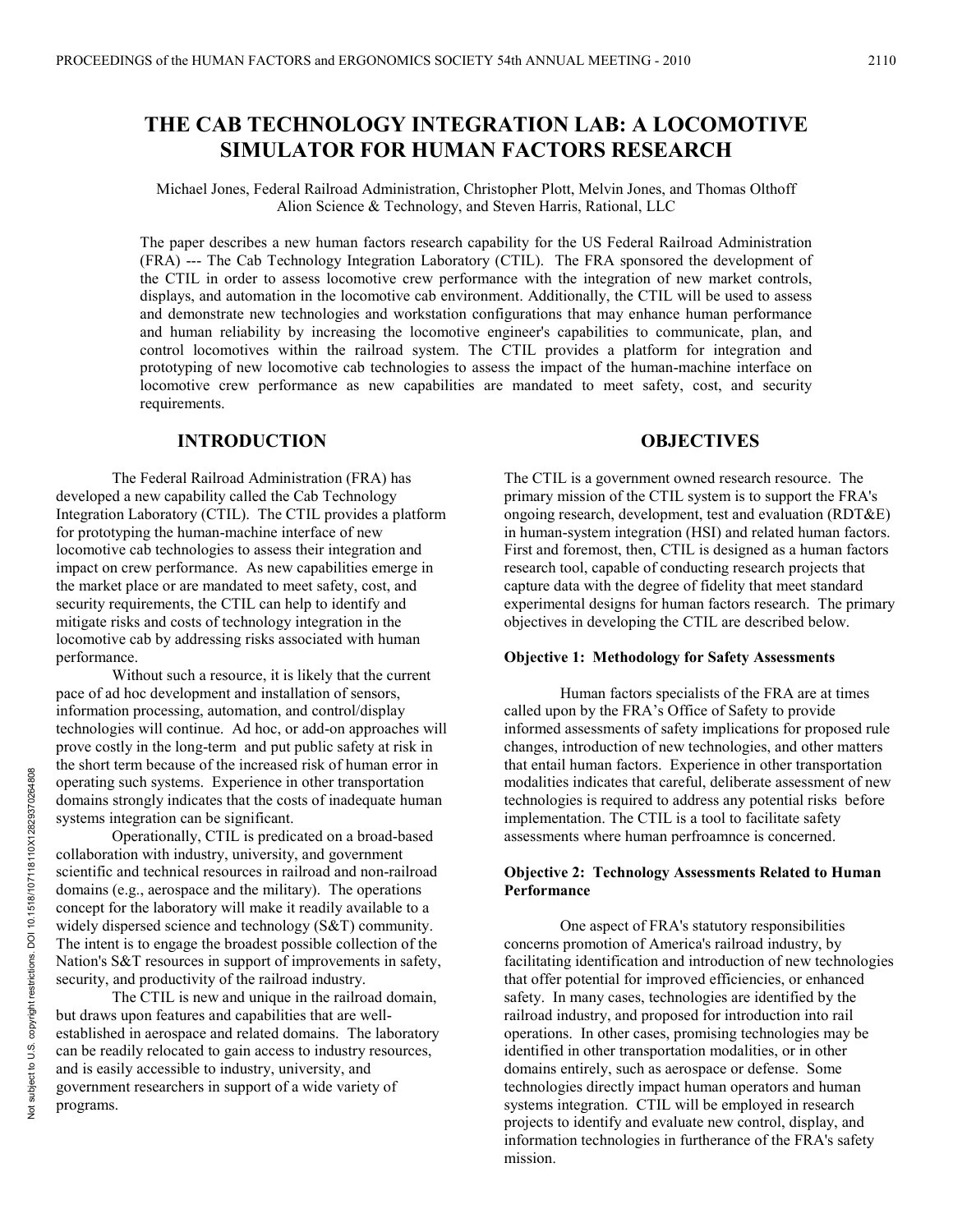#### **Objective 3: Identification of Roles and Functions for Automation**

In addition to the obvious hardware and software technologies, such as new controls, displays, computer devices, and decision aids, it is highly likely that new automation technologies will begin to emerge that have potential application to the locomotive. Critical to the appropriate use of automation is the human-system interface, in which indicators of automatic system modes, status, and, in some cases, recent history, may be required to ensure adequate human oversight. The CTIL provides a robust environment for assessing the impacts of new cab automation technologies on crew and system performance.

#### **Objective 4: Demonstration of Technological Innovations**

In addition to its regulatory and safety roles, FRA is responsible for outreach to both the railroad industry and to the general public, to educate those audiences on emerging railroad operations issues, especially as may affect safety, but also as may affect capacity and efficiencies/costs. Introduction of new technologies that are motivated by desire for enhanced capacity and productivity, but which may also impact safety represent areas for prompt concern. Pursuant to this obligation, CTIL is a tool for demonstrating technology, concepts, and methodologies to the interested public and to the railroad industry.

# **Objective 5: Methodology for Assessing Efficiency, Capacity, and Operational Performance**

Although safety is the FRA's highest priority, safety is rarely if ever decoupled entirely from efficiency, capacity, and operational efficiency. In order for potential safety improvements to be accepted and widely implemented, they must be shown to demonstrate minimal negative impacts or actual cost benefits on general operational performance, efficiency, and capacity. CTIL research studies will be conducted so that the impact on operational performance, efficiency, and capacity can be easily assessed.

# **GENERAL DESCRIPTION OF THE CTIL**

The CTIL provides a faithful representation of parts of the railroad system, such as physical layout of a locomotive cab, the functional behavior of the train, and interfaces with the larger railroad system, such as Dispatcher functions. The features are represented with sufficient fidelity to achieve credible results in controlled experimentation typical of human factors research laboratories. The major elements of the CTIL are the Alion TS-2™ simulator, an AAR 105 control stand and Integrated Cab Displays, the Researcher Control Station (RCS) and a suite of video and audio sensors for capturing crew behavior. Figure 1 shows the cab shell and RCS, and Figure 2 shows the control stand.

# **Alion TS-2™ Simulator**

The CTIL is based on an Alion TS-2™ simulator which is a high fidelity locomotive and track simulator that includes visual, audio, and display, and control characteristics of locomotive operation. It does not include motion simulation. It has been modified to provide access to simulator states and control inputs to support human factor studies.



Figure 1 CTIL Cab Shell and Researcher Control Stand



Figure 2 CTIL Interior and with AAR 105 Control Station

#### **Cab Interior**

The interior of the CTIL is a cab replica of a current SD70MAC locomotive provided with an AAR 105 control stand and Integrated Cab Displays currently used in the industry providing a realistic cab interior. Environmental conditioning is included along with high fidelity sound reproduction capable of reproducing typical sounds found in a normal locomotive operating environment such as locomotive engine sounds, train whistles, and grade-crossing bells.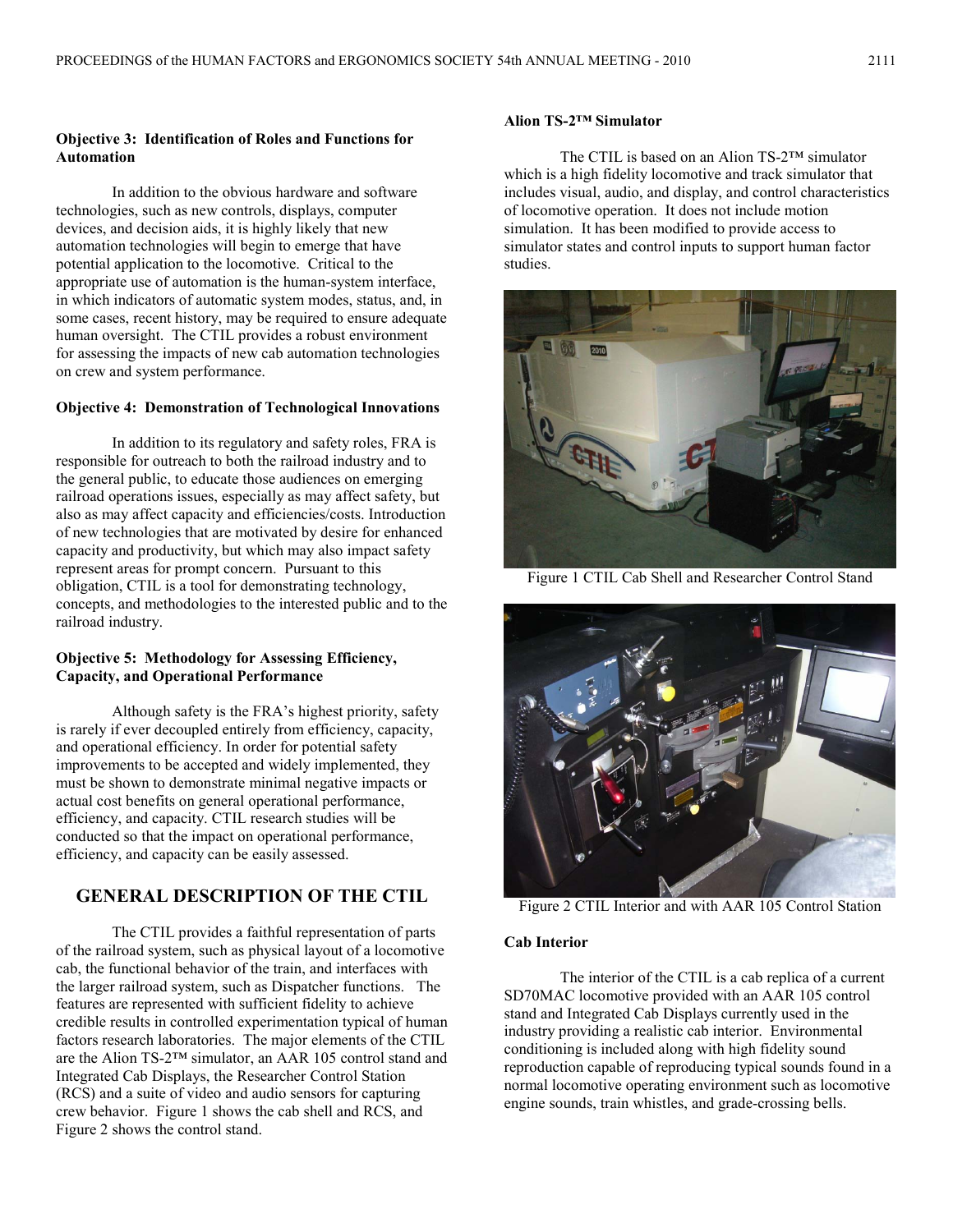### **Out-The-Window Views**

The CTIL includes the capability to present computer generated visual displays of Out-The-Window (OTW) scenes, including interactive objects, such as vehicles crossing tracks, highways that run parallel to tracks, cityscapes, and countryside scenes. The scenes are geo-typical, meaning that they incorporate imagery similar to actual locations, together with simulated objects and entities. Field of view (FOV) of the OTW scene is sufficient to encompass continuous forward and side views from a single operator station within the locomotive cab. Figure 3 shows a typical OTW view from within the cab.





The CTIL includes the capability to easily build track miles, author a scenario by assembling items from a scenario library, and connecting visual objects to either scripts, or to intelligent models, to provide interactive actor agents in a scenario. The baseline configuration includes 50 pre-built, interactive track miles of scene generation.

## **Researcher Control Station**

The Researcher Control Station (RCS) houses most of the system computers, the Input/Output (I/O) instrumentation for both the simulator and the human performance data capture capabilities, and all of the software for experimental design, control, analysis, and reporting using the CTIL. In addition, a suite of human performance modeling tools tailored for analysis of locomotive operations is included as part of the RCS.

### **Video and Audio Capture**

The CTIL cab is instrumented with:

- Front and rear stationary cameras that can be placed in a variety of locations with the cab interior
- Two pan-tilt-zoom cameras that can be placed in a variety of locations within the cab
- Audio recording channels for ambient cab sound, two lavaliere microphones, and the cab-experimenter control station intercom
- A head and eye tracking system provide by Applied Science Laboratories (ASL)

This equipment and the data capture by them are controlled by and integrated using the Noldous Observer XT software. Synchronization with the simulator is also done using the Observer XT.

#### **Re-configurability**

CTIL is to be designed as a reconfigurable research simulator, packaged as separable modules. The modules include a reconfigurable locomotive cab, with physical controls and general layout consistent with typical freight and passenger locomotives, and a separate researcher operator's control and workstation capability. The locomotive cab is capable of being configured to represent all critical locomotive controls, together with in-cab and out-the-window visual and aural stimuli as well as accommodation of new control/display/automation technologies. The CTIL has incorporated provisions in hardware and software for connection to systems, components, and equipment provided by third-parties that conform to appropriate established industry and commercial standards. The system is designed to permit future growth in capability and in fidelity without major redesign.

#### **Transportability**

The CTIL can be readily packaged and transported to industry or public venues, as well as to university or government laboratories for technology demonstration or research purposes. The CTIL is configured to facilitate convenient shipment by commercial common carrier of the entire laboratory system. Packing and shipping can be accomplished within a day. The CTIL has wheels to enable it to be pushed or towed over a smooth level surface. The Researcher Control Station rolls into a custom-built crate that fitted with wheels and movable with a forklift. The system is built to moved with minimum disconnect of cables and custom configured heavy duty cases for devices not secured within the cab or station.

# **ARCHITECTURE**

Figure 4 shows a simplified view of the computers in the CTIL. There are three computers internal to the cab. The CTIL-IO computer provides hardware inputs and reports the control positions of all operational controls in the cab back to the simulator engine in the SIMHOST. The CTIL-ICD computer controls the integrated functional display panels in the Cab. The POLYWELL computer runs the computer generated image engine for the simulator and displays the outside view in each of the 4 large format train window displays. In addition, it presents all the ambient sound in the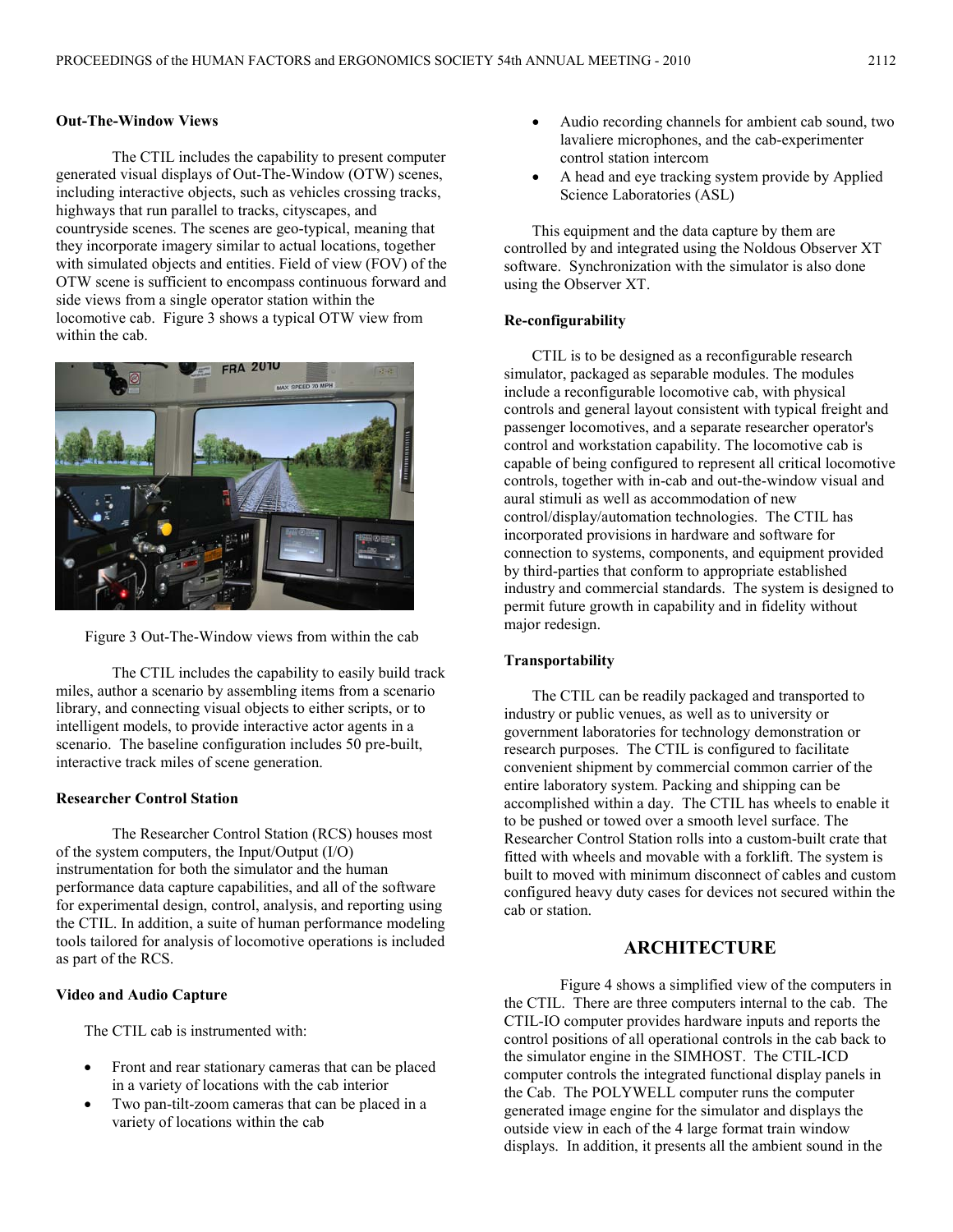cab over the surround sound system. All displays are presented based on instructions from the SIMHOST computer.

There are five computers housed in various portions of the Researcher Control Station -- the SIMHOST, OBSERVER, ASL, LAPTOP, and SERVER. The SIMHOST computer hosts the simulator engine and completes all the functions required to control the simulator including:

- Track, train, and other object editing tools
- The scenario builder for creating situations and conditions to be applied in the simulator
- Simulator control software providing static and dynamic changes to scenarios and conditions in the virtual environment during operation
- Collection and distribution of simulation related variables to the data collection computer.



Figure 4 CTIL Architecture

The SIMHOST computer sends display outputs and receives control inputs from the CTIL-IO computer and display outputs to the CTIL-IFD computer. The SIMHOST computer also sends the location and other information to the POLYWELL computer needed to render the visual scene and provide sounds. In addition, a copy of Microsoft Office Suite is included on the SIMHOST.

The OBSERVER computer primarily runs the Noldous Observer XT 9.0 data collection software. During data collection this computer captures video feeds from 4 in-cab video cameras as well as wireless microphones and audio feeds from the communication system. In addition, the data from the eye tracker system, experimenter notes, operator questionnaire inputs and any other data being generated or coded is collected in real time.

After a run is complete the recorded simulator data is imported and included in the observer data file. The rate of data collection is predicted to be approximately 10GB per hour including the video and other data. To synchronize the simulator data and the eye tracking data, the Observer software sends a signal to both the SIMHOST and ASL computers at the start of data collection that is recorded in

their data files. The Observer software uses this marker to synchronize the playback of the data capture session.

The ASL computer includes all of the software for the control of the eye-head tracking sensors, capture and integration of the eye gaze data, and eye gaze analysis tools.

The LAPTOP computer houses the rest of the human factors research software tools.

The SERVER has over 1 terabyte of storage capacity and allows storage of data from any of the other computers and applications. It also has a Blue-Ray disc writer to allow for backup storage to disc. It also has SQL Server installed.

# **HUMAN FACTORS RESEARCH TOOLS**

#### **Scenario Authoring**

The CTIL includes provision for generating, saving, editing, and otherwise authoring experimental scenarios. This capability includes selection of geographical locale, visual and auditory presentations, interaction with the railroad system, including dispatchers, work crews, and other organizational elements. A dynamic time base applied to both conditional and distance-based triggers allows for a realistic flow of events to be experienced for each user of the system. This method allows for differing acceleration rates, top speeds, and many other factors that affect the overall timing of a scenario. The Scenario Authoring tools also supports definition of the train consist. The train consist is made up of the locomotives and cars, and is created as part of scenario authoring. Characteristics for the entire train can be defined, as well as the specifics for each car and locomotive in the consist.

#### **Locomotive Performance Data Capture**

Various locomotive performance evaluation criteria can be defined, monitored, and reported during or after the simulation run. These criteria consist of in-train forces, short time ratings, time limits, ammeter values, brake pressures, locomotive brakes, heavy brake reductions, running release, power braking, using air brakes before dynamic brakes, and cycle braking. The throttle position, the state of the brake system, train speed, and the automatic brake reduction may also be monitored. Performance parameters include disallowed braking, brake reduction, dynamic brake, excessive speed, average speed, throttle range, elapsed time, buff forces, draft forces, run-in forces, and run-out forces.

#### **Noldus Observer 9.0 XT**

The Observer software provides robust data capture and analysis capabilities. It supports several functions for data collection including:

- Setup and structuring of data capture and coding schemes
- Set up and control of the Noldous Subject Questionnaire Tool
- Real time annotation of the coding schemes during experimental runs